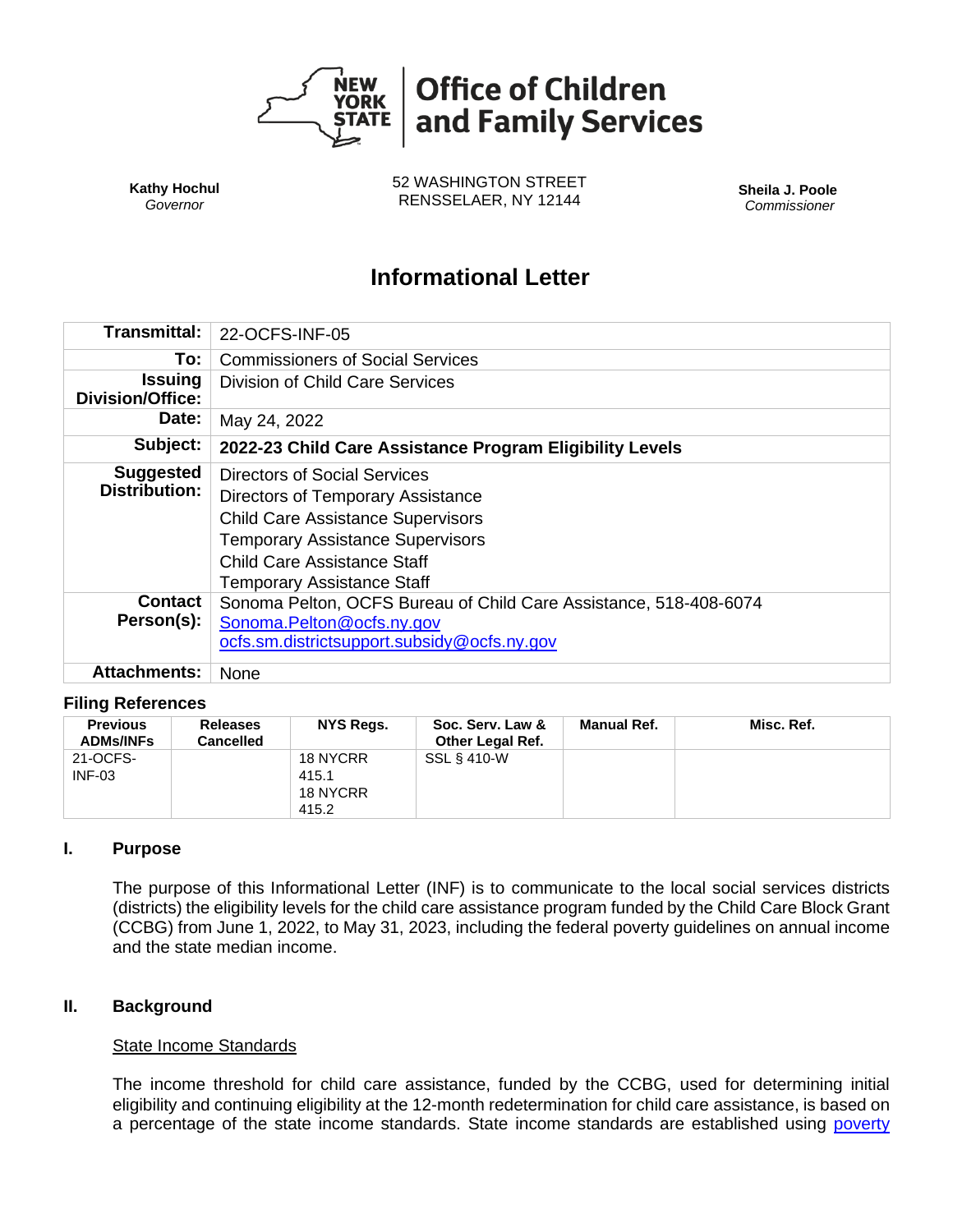[guidelines](https://www.federalregister.gov/documents/2022/01/21/2022-01166/annual-update-of-the-hhs-poverty-guidelines) that are updated periodically in the *Federal Register* [\[87 Fed. Reg. 3315\]](https://www.govinfo.gov/content/pkg/FR-2022-01-21/pdf/2022-01166.pdf) by the U.S. Department of Health and Human Services, under the authority of [42 U.S.C. § 9902\(2\).](https://www.gpo.gov/fdsys/pkg/USCODE-2015-title42/html/USCODE-2015-title42-chap106-sec9902.htm) This information is used to update each district's Welfare Management System services matrix.

## State Median Income

For child care assistance eligibility, the federal Child Care and Development Block Grant Act of 2014 requires that a family's income not exceed 85% of the state median income (SMI). As such, a family will be found ineligible or no longer eligible for child care assistance, funded by the CCBG, if their income exceeds this amount at determination or during the 12-month eligibility period. SMI is defined in 18 NYCRR Part 415.1(ae) as the most recent SMI data published by the U.S. Census Bureau for a family of the same size, updated for a family size of four and adjusted for family size. According to the *2016- 20 American Community Survey 5-Year Estimates* published by the U.S. Census Bureau in Table B19119, *Median Family Income in the Past 12 Months*, the median income for a family of four in New York is \$109,716. Using the SMI for a family of four, the New York State Office of Children and Family Services (OCFS) has calculated the median income for a family size of one to 20 utilizing the recommended formula provided by the Administration for Children and Families for the Low-Income Home Energy Assistance Program (LIHEAP).

# **III. Program Implications**

## State Income Standards

The following are the annual income standards to be used, effective June 1, 2022, to determine eligibility for child care services funded by the CCBG, between June 1, 2022, and May 31, 2023. As indicated in 22-OCFS-INF-04, *Notification of Changes to the Child Care Assistance Program as a Result of the State Fiscal Year 2023 Enacted Budget,* the 200% SIS is to be used from June 1, 2022, through July 31, 2022, until the 300% SIS becomes effective on August 1, 2022.

| <b>Family Size</b> | <b>New York State</b><br><b>Income Standard (SIS)</b> | <b>200% SIS</b><br>(until 7/31/22) | 300% SIS<br>(starting 8/1/22) |
|--------------------|-------------------------------------------------------|------------------------------------|-------------------------------|
|                    | \$13,590                                              | \$27,180                           | \$40,770                      |
| 2                  | \$18,310                                              | \$36,620                           | \$54,930                      |
| 3                  | \$23,030                                              | \$46,060                           | \$69,090                      |
| 4                  | \$27,750                                              | \$55,500                           | \$83,250                      |
| 5                  | \$32,470                                              | \$64,940                           | \$97,410                      |
| 6                  | \$37,190                                              | \$74,380                           | \$111,570                     |
| 7                  | \$41,910                                              | \$83,820                           | \$125,730                     |
| 8                  | \$46,630                                              | \$93,260                           | \$139,890                     |
| 9                  | \$51,350                                              | \$102,700                          | \$154,050                     |
| 10                 | \$56,070                                              | \$112,140                          | \$168,210                     |
| 11                 | \$60,790                                              | \$121,580                          | \$182,370                     |
| 12                 | \$65,510                                              | \$131,020                          | \$196,530                     |
| 13                 | \$70,230                                              | \$140,460                          | \$210,690                     |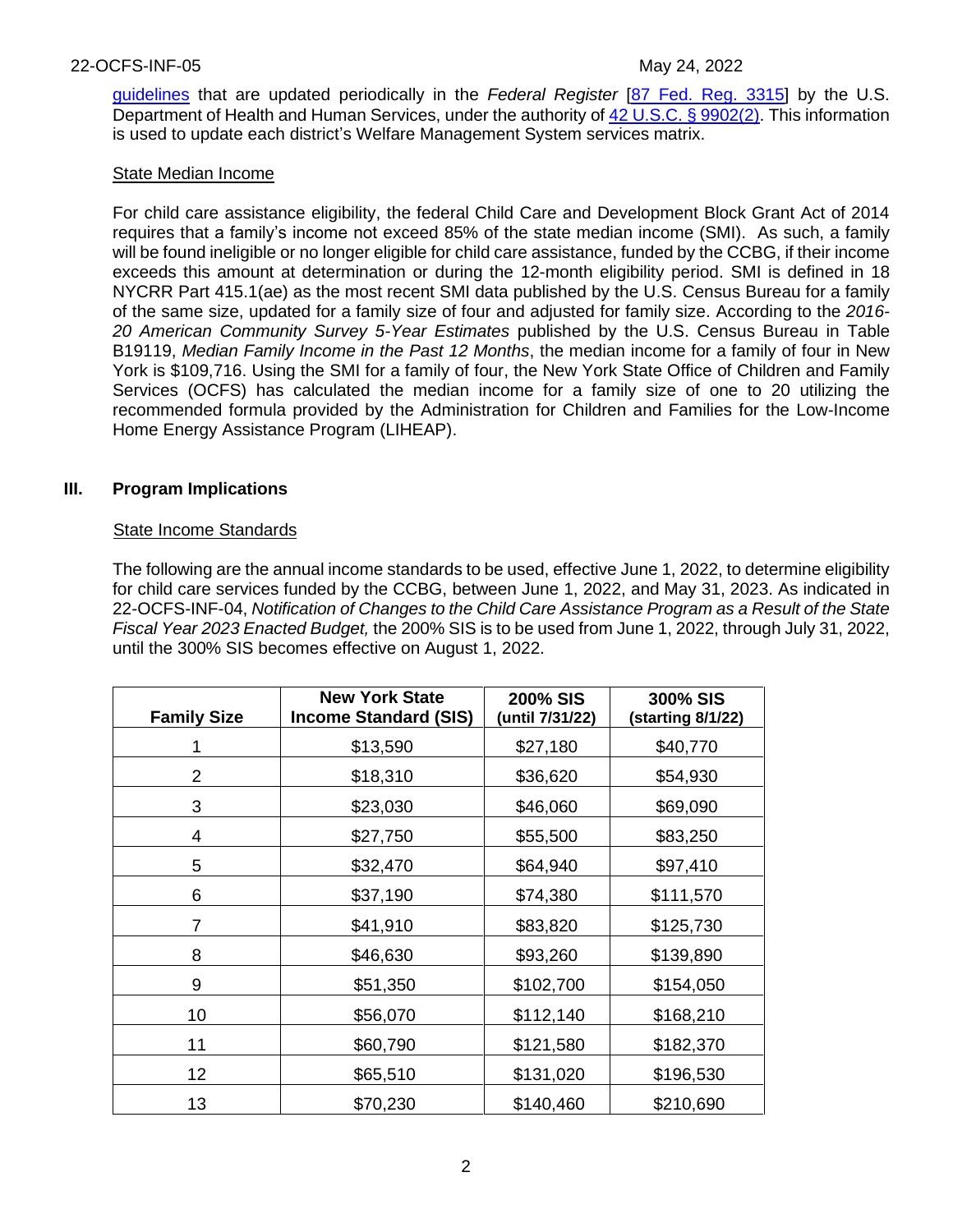| 14                        | \$74,950  | \$149,900 | \$224,850 |
|---------------------------|-----------|-----------|-----------|
| 15                        | \$79,670  | \$159,340 | \$239,010 |
| 16                        | \$84,390  | \$168,780 | \$253,170 |
| 17                        | \$89,110  | \$178,220 | \$267,330 |
| 18                        | \$93,830  | \$187,660 | \$281,490 |
| 19                        | \$98,550  | \$197,100 | \$295,650 |
| 20                        | \$103,270 | \$206,540 | \$309,810 |
| Each Additional<br>Person | \$4,720   | \$9,440   | \$14,160  |

## **State Median Income**

The SMI and 85% of the SMI levels for each family size, valid June 1, 2022, through May 31, 2023, are shown below.

| <b>Family Size</b> | <b>State Median Income</b><br>(SMI) for New York | 85% SMI for<br><b>New York</b> |
|--------------------|--------------------------------------------------|--------------------------------|
| 1                  | \$57,052.32                                      | \$48,494.47                    |
| 2                  | \$74,606.88                                      | \$63,415.85                    |
| 3                  | \$92,161.44                                      | \$78,337.22                    |
| 4                  | \$109,716.00                                     | \$93,258.60                    |
| 5                  | \$127,270.56                                     | \$108,179.98                   |
| 6                  | \$144,825.12                                     | \$123,101.35                   |
| $\overline{7}$     | \$148,116.60                                     | \$125,899.11                   |
| 8                  | \$151,408.08                                     | \$128,696.87                   |
| 9                  | \$154,699.56                                     | \$131,494.63                   |
| 10                 | \$157,991.04                                     | \$134,292.38                   |
| 11                 | \$161,282.52                                     | \$137,090.14                   |
| 12                 | \$164,574.00                                     | \$139,887.90                   |
| 13                 | \$167,865.48                                     | \$142,685.66                   |
| 14                 | \$171,156.96                                     | \$145,483.42                   |
| 15                 | \$174,448.44                                     | \$148,281.17                   |
| 16                 | \$177,739.92                                     | \$151,078.93                   |
| 17                 | \$181,031.40                                     | \$153,876.69                   |
| 18                 | \$184,322.88                                     | \$156,674.45                   |
| 19                 | \$187,614.36                                     | \$159,472.21                   |
| 20                 | \$190,905.84                                     | \$162,269.96                   |